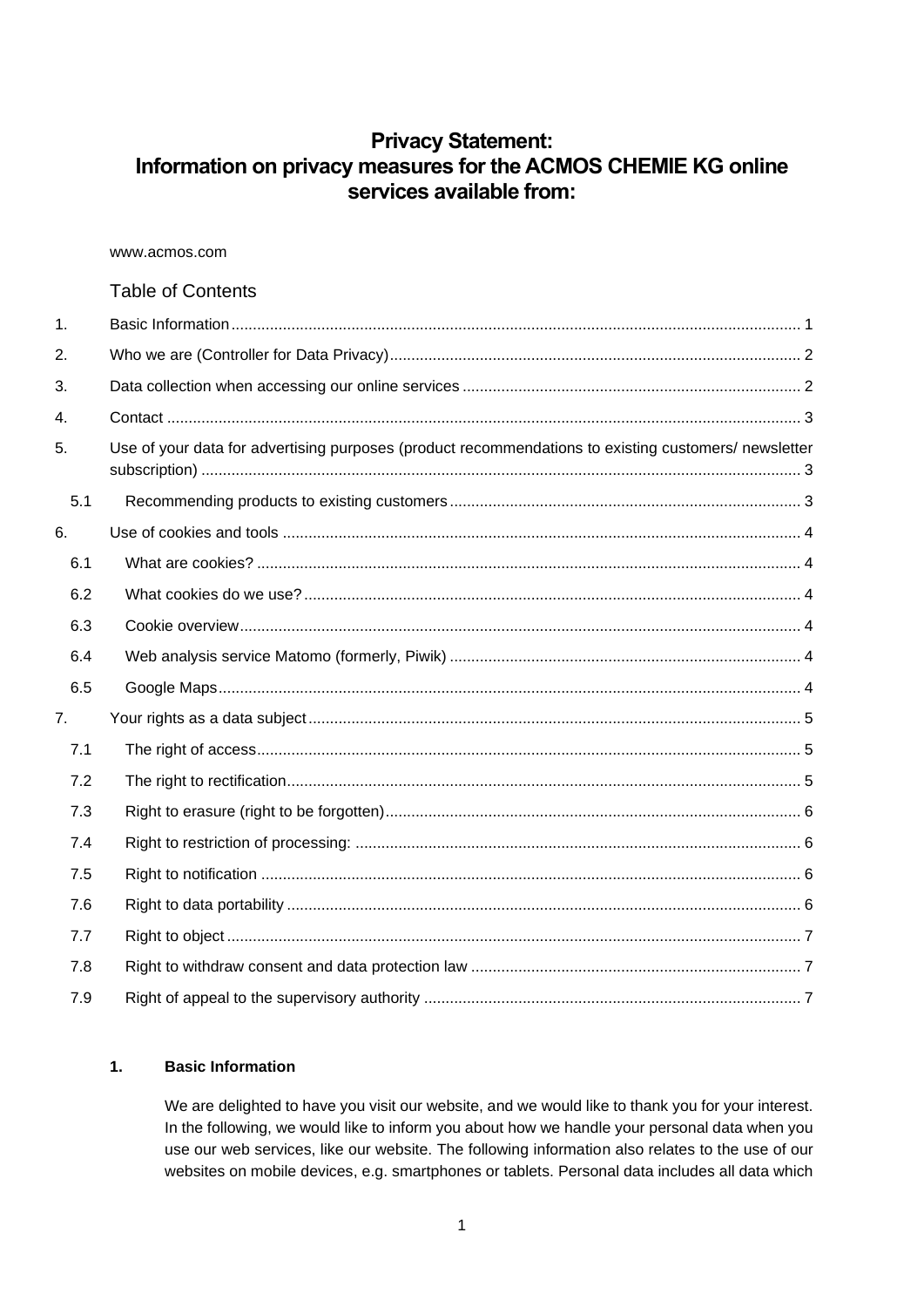could be used to identify you personally, or which make you identifiable via a username or identification code, such as your IP address.

This Privacy Statement explains the legal basis and the purpose for this collection or processing of your data. We would like to inform you of your rights regarding the use of your personal data. If you have any questions regarding our use of your personal data, please contact us as the responsible entity — Controller under data protection law (for contact details see Clause 2).

For security reasons and to protect the transfer of personal data and other confidential information (e.g., orders or queries sent to Controllers), these online services use SSL or TLS encryption. You can identify an encrypted connection by checking that the letters "https://" and a lock symbol appear in your browser address line.

#### <span id="page-1-0"></span>**2. Who we are (Controller for Data Privacy)**

The Controller for the processing of data on our online services pursuant to the General Data Protection Regulation (Datenschutz-Grundverordnung — GRPD) is:

ACMOS CHEMIE KG, represented by the managing directors Julian Laschinsky and Dr. Klaus Semmler, Industriestr. 49 28199 Bremen Germany Tel.: +49 42151890 E-Mail: acmos@acmos.com.

Contact information for our company Data Protection Officer: datenschutz@acmos.com.

#### <span id="page-1-1"></span>**3. Data collection when accessing our online services**

Accessing our web pages (without registration) will result in the automatic anonymised collection of the following data on our servers:

- masked IP address.
- − access date/ time/ time zone,
- − access status,
- − type of access,
- − type of protocol,
- − type and number of pages accessed on our site,
- name and size of accessed files,
- − referring website,
- web browser,
- − operating system.

The listed non-personal data is collected automatically as part of the normal operations of our internet services. We do not have any personal references in our usage data.

We use the above data for the purposes of troubleshooting, generating statistics and measuring website activity with the aim of improving the value and use of our services. As such, we have a legitimate interest to justify the data processing activity pursuant to Article 6 (1) (f) GRPD.

Within our company, our IT Administrator is the only person with access to this data for the purposes listed above. We work with XY GmbH, Street Address, Postcode and City to maintain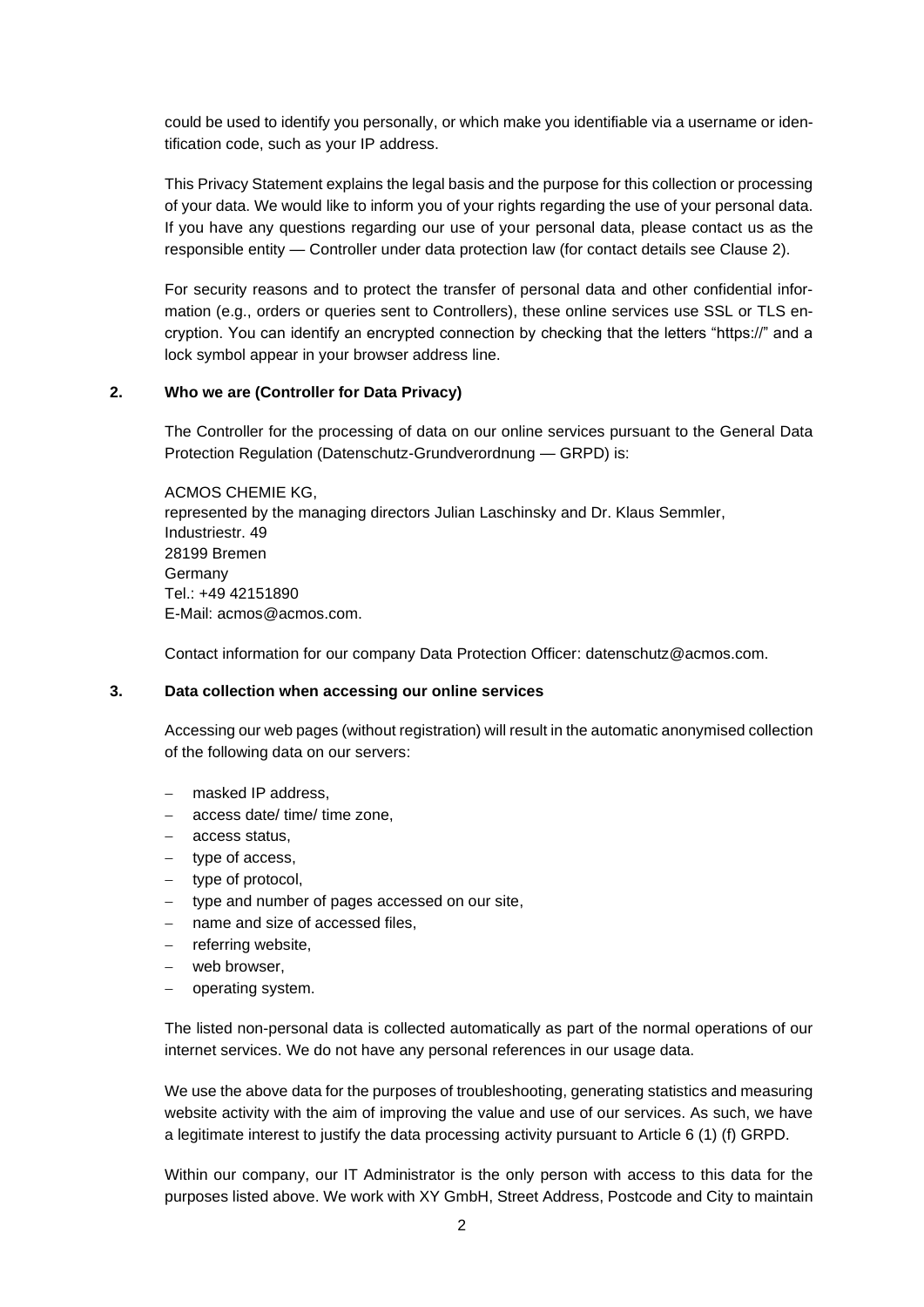and program our online services and have an agreement with them for the purpose of job processing.

The above data is only collected for the period of use; once the use has ended, the data shall be deleted without delay, after seven days at the latest.

#### <span id="page-2-0"></span>**4. Contact**

On our pages, we have provided an online form which enables you to make contact with us electronically. The form requires your first name and family name, company, your email address, country and application as well as a box for entering a message to us. We need this data to process your request. You can also choose to provide us with your postal address. Additionally, you can contact us at any time via email. Contacting us is always voluntary.

This data is solely used for the purpose of answering your request or responding to your request for contact, and the technical administration involved. This processing is lawful pursuant to Art. 6 (1) (b) GRPD, as we require the data listed above for the initiation, conduct or termination of a contractual relationship with you.

You request is logged by our internal customer service.

Depending on your entries in our form (especially in the fields Country and Application) we will forward your request to the responsible partner in the respective country. Only in this case will we forward your contact data (with your consent) to a company outside the EU.

After your request has been processed, we delete your contact information, at the latest, seven days after your request has been dealt with. This period of storage may be subject to statutory storage periods, for example, when your request is in connection with the processing of a contract or a warranty or guarantee. In this case, we store your request beyond seven days only for the purpose of complying with our legal obligations (Art. 6 (1) (c) GRPD). In this case, we delete your data on termination of the statutory storage period (Section 147 (3) Fiscal Code of Germany (Abgabeordnung - AO)), i.e. after a period of 10 years, beginning at the conclusion of the contract. We will delete your data at the end of this retention period without any request to do so on your part.

#### <span id="page-2-1"></span>**5. Use of your data for advertising purposes (product recommendations to existing customers/ newsletter subscription)**

## <span id="page-2-2"></span>**5.1 Recommending products to existing customers**

If you have ordered products from us and provided your email address, we allow ourselves under the law to send you product recommendations for similar products which could be of interest to you, where you have not objected this use during the purchase process. This form of contact will only occur for the purpose of sending product recommendations via email to you as an existing customer. In this, we are pursuing our legitimate interest in sending personalised direct advertising to existing customers. This is consistent with our legitimate interest in direct advertising to existing customers under Art. 6 (1) (f) DSGVO in conjunction with Section 7 (3) German Unfair Competition Act (Gesetz gegen den unlauteren Wettbewerb - UWG). If you have initially objected to this use of your email address, we will not send this information to you via email. You may withdraw your consent to the use of your email address to receive such messages from us at any time and with future effect. After receipt of your withdrawal of consent, we will cease the use of your email address for this purpose without delay.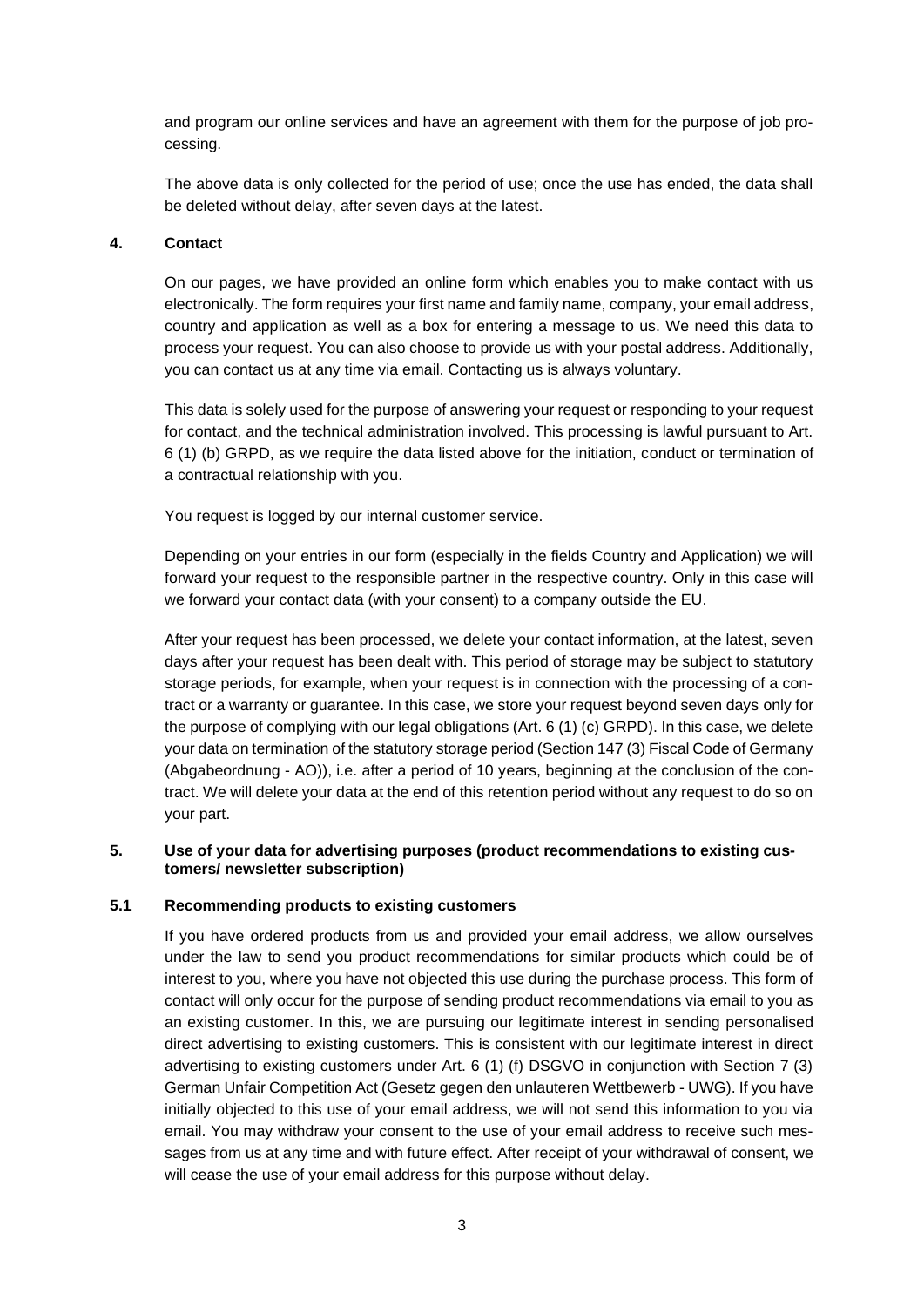## <span id="page-3-0"></span>**6. Use of cookies and tools**

#### <span id="page-3-1"></span>**6.1 What are cookies?**

Cookies are small text files that are stored on your device. These text files are used for the temporary storage of information. Your browser stores cookies in the form of a readable text file once you access our site. If you are registered with us, cookies help us to recognise you, your device (computer, tablet or smart phone) the next time you access one of our pages. Some cookies may contain personal data.

#### <span id="page-3-2"></span>**6.2 What cookies do we use?**

We only set a cookie if you object to the Matomo analysis by ticking the opt-out box in this privacy policy. This is a necessary cookie, which does not require consent.

#### <span id="page-3-3"></span>**6.3 Cookie overview**

Below is an overview of the cookies used by us:

| Type of Cookie          | Cookie Name          | Description                                                         | Duration     |
|-------------------------|----------------------|---------------------------------------------------------------------|--------------|
| <b>Required Cookies</b> |                      |                                                                     |              |
|                         | piwik_ignore         | This cookie is only set when you opt-out of<br>the Matomo analysis. | 12<br>months |
|                         | <b>MATOMO SESSID</b> | This cookie is only set when you opt-out of<br>the Matomo analysis. | Sitzung      |

## <span id="page-3-4"></span>**6.4 Web analysis service Matomo (formerly, Piwik)**

We use the open-source web analysis tool Matomo (formerly Piwik, see also www.matomo.org). This provides us with anonymised reports about the use of our website, particularly the search engines, key search terms and languages used, the pages accessed, and the data downloaded.

We have integrated Matomo in a modified version that does not use any cookies. Information generated by Matomo about the use of our online services is stored on our server in Germany, and only evaluated internally.

IP addresses are only stored in anonymised form, so that they cannot be attributed to any individual user of our online presence. The data collected by Piwik can only be used for the statistical evaluation of user access, intended to improve our online services, and will not be merged with personal data at a later date. This data is not disclosed to third parties.

You may choose to prevent this website from aggregating and analyzing the actions you take here. Doing so will protect your privacy, but will also prevent the owner from learning from your actions and creating a better experience for you and other users.

 $[\overline{x}]$  You are not opted out. Uncheck this box to opt-out.

## <span id="page-3-5"></span>**6.5 Google Maps**

This website links to Google Maps to display interactive maps and to provide driving directions. Google Maps is a map service offered in the EU and EEA by Google Ireland Limited, Gordon House, Barrow Street, Dublin 4, Ireland ("Google").

On our website, you will initially only see an inactive screenshot of Google Maps. There is no data transfer to Google at this point. Only when you click on this screenshot will a connection to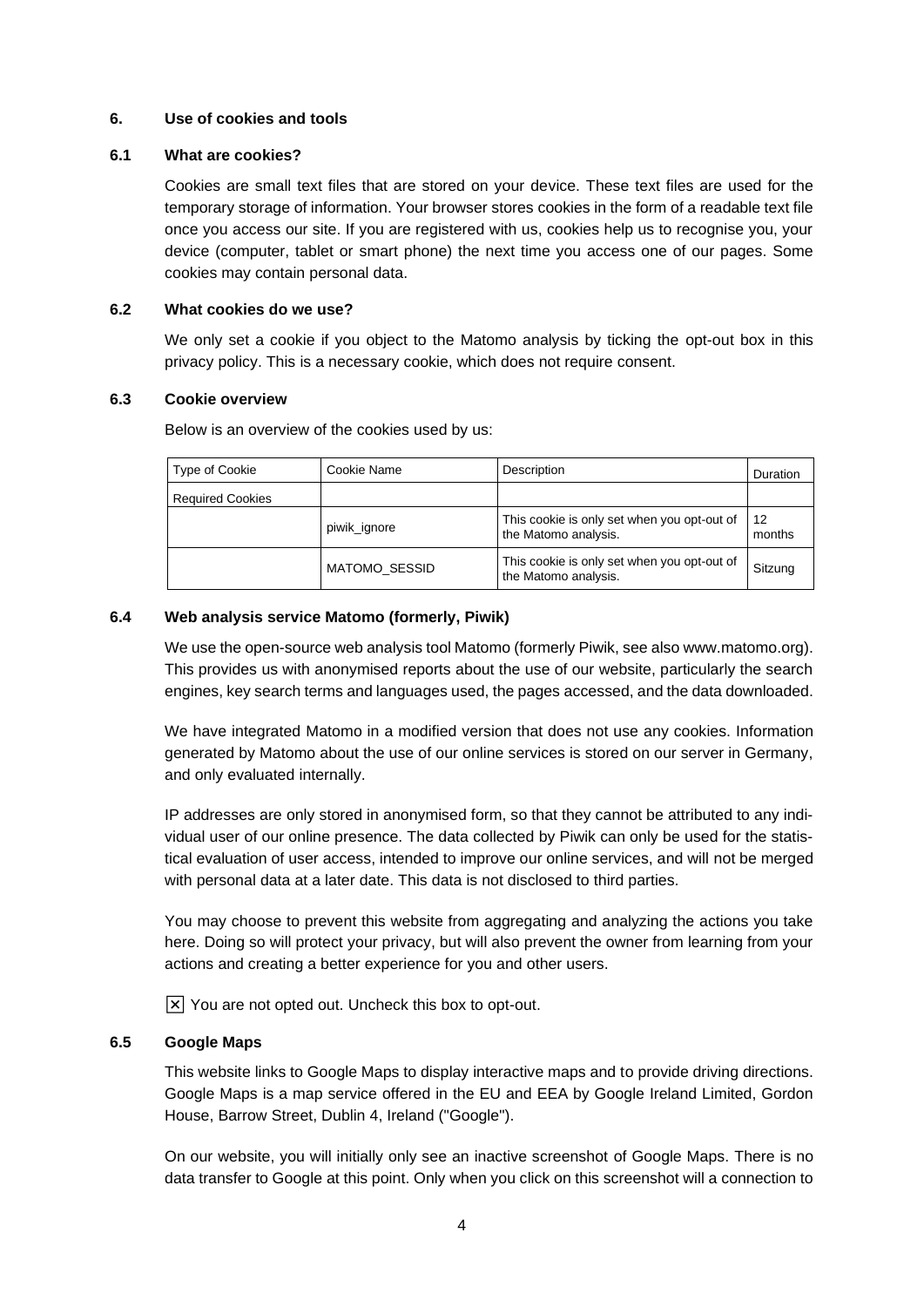Google Maps be established via your web browser in a separate tab. From this point on you will be on the pages of the provider Google Maps.

When using Google Maps, information regarding the use of the service including your IP address, device information (operating system), your location and the start and destination addresses entered in the route planner function can be transmitted to Google in the USA and stored there. Google may also transfer this information to third parties where required to do so by law, or where such third parties process the information on Google's behalf. We have no influence on the scope of the data collected by Google in this way. We ourselves do not collect personal data in connection with the use of Google Maps.

According to our knowledge, these is at least the following data:

- − Date and time of your visit to our website
- − Internet address or URL of the web page called up
- − IP address
- − Location data
- − start and destination address entered during route planning.

For more information, see the privacy policy of Google at: https://policies.google.com/privacy?hl=de.

The use of Google Maps is subject to the terms of use of Google at https://policies.google.com/terms?hl=de&gl=de and the terms and conditions at [https://www.google.com/intl/de\\_de/help/terms\\_maps.](https://www.google.com/intl/de_de/help/terms_maps)

## <span id="page-4-0"></span>**7. Your rights as a data subject**

Please read the following information about your rights as a data subject regarding the processing of your personal data.

#### <span id="page-4-1"></span>**7.1 The right of access**

You have the right to request a confirmation whether your personal data is being processed. Should this be the case, you have the right to be informed of the personal data that has been collected, stored or processed, as well as to the following information:

- − the processing purpose,
- the recipients or categories of recipients to whom this data has been disclosed or will be disclosed,
- the duration of storage or the criteria for determining that duration,
- − your additional rights (see below),
- − if the personal data has not been collected from you, all available information regarding its source,
- the existence of automated decision-making, including profiling, and where existent, further relevant information.

You have the right to be informed of the appropriate safeguards available pursuant to Art. 46 DSGVO against the transfer of your data to a third country or international organisation.

#### <span id="page-4-2"></span>**7.2 The right to rectification**

You have the right to request the correction without delay of incorrect or incomplete personal data.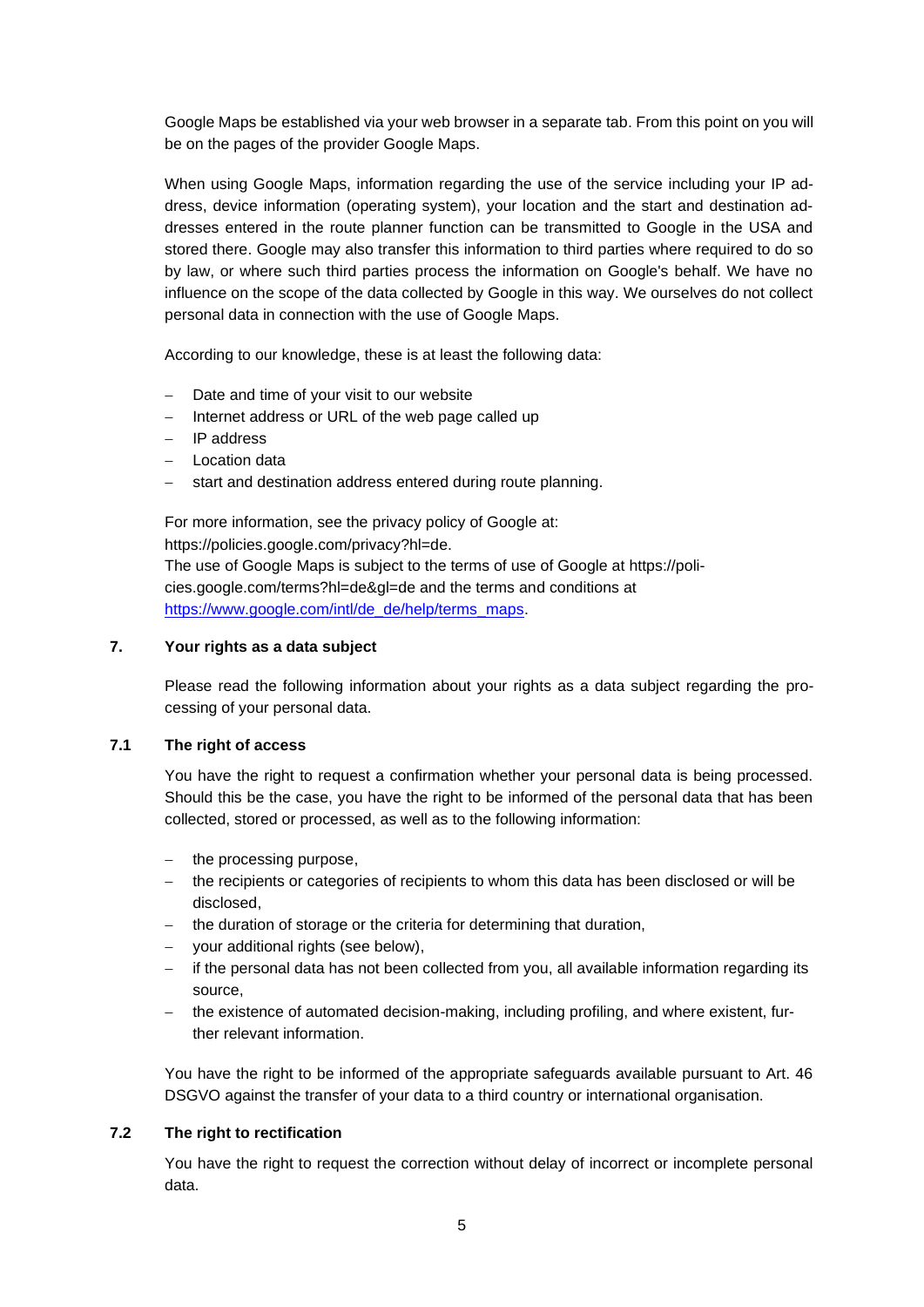# <span id="page-5-0"></span>**7.3 Right to erasure (right to be forgotten)**

You have the right to request that we delete all your personal data without delay. We are obliged to delete your personal data without delay where one of the following grounds applies:

- Your personal data are no longer required for the purpose for which they were collected or otherwise processed.
- You are withdrawing your consent and there are no other legal grounds for processing that data.
- − You are filing an objection (see below) to the data processing.
- − Your personal data were unlawfully processed.
- − The deletion of your personal data is necessary to fulfil an obligation under EU law or the law of the Member States.
- − A child has provided consent to the collection of personal data.

## <span id="page-5-1"></span>**7.4 Right to restriction of processing:**

You have the right to request a restriction of our data processing when one of the following conditions is met:

- you are contesting the accuracy of the personal data,
- − the data processing is unlawful, but you do not agree to the deletion of the personal data, instead requesting a restriction of its use,
- − we no longer need the personal data for the purposes of processing, but you need the data to establish, exercise or defend legal claims; or
- − you have objected to processing (see below) and it is not yet clear whether our legitimate interest will prevail.

## <span id="page-5-2"></span>**7.5 Right to notification**

If you have exercised your right to rectification, erasure or restriction of processing against us, we are obliged to inform all recipients to whom your personal data has been disclosed of this rectification, erasure of the data or restriction of the data processing unless this proves impossible or requires a disproportionate effort. You have the right to be informed of those recipients.

## <span id="page-5-3"></span>**7.6 Right to data portability**

You have the right to receive the personal data you have provided to us in a structured, commonly used and machine-readable format. You also have the right to transfer this data to another controller without interference on our part provided that:

- − the processing is based on consent granted pursuant to Art. 6 (1) (a) DSGVO or Art.9 (2) (a) DSGVO or on a contract pursuant to Art. 6 (1) (b) DSGVO; and
- the processing is carried our using automated methods.

In exercising this right, you may request that personal data related to you be transferred directly from us to another controller insofar as this is technically feasible, and does not infringe on the freedoms and rights of any other person. The right to data portability does not apply to the processing of personal data required for fulfilling a task carried out in the public interest or in the exercise of an official authority invested in the controller.